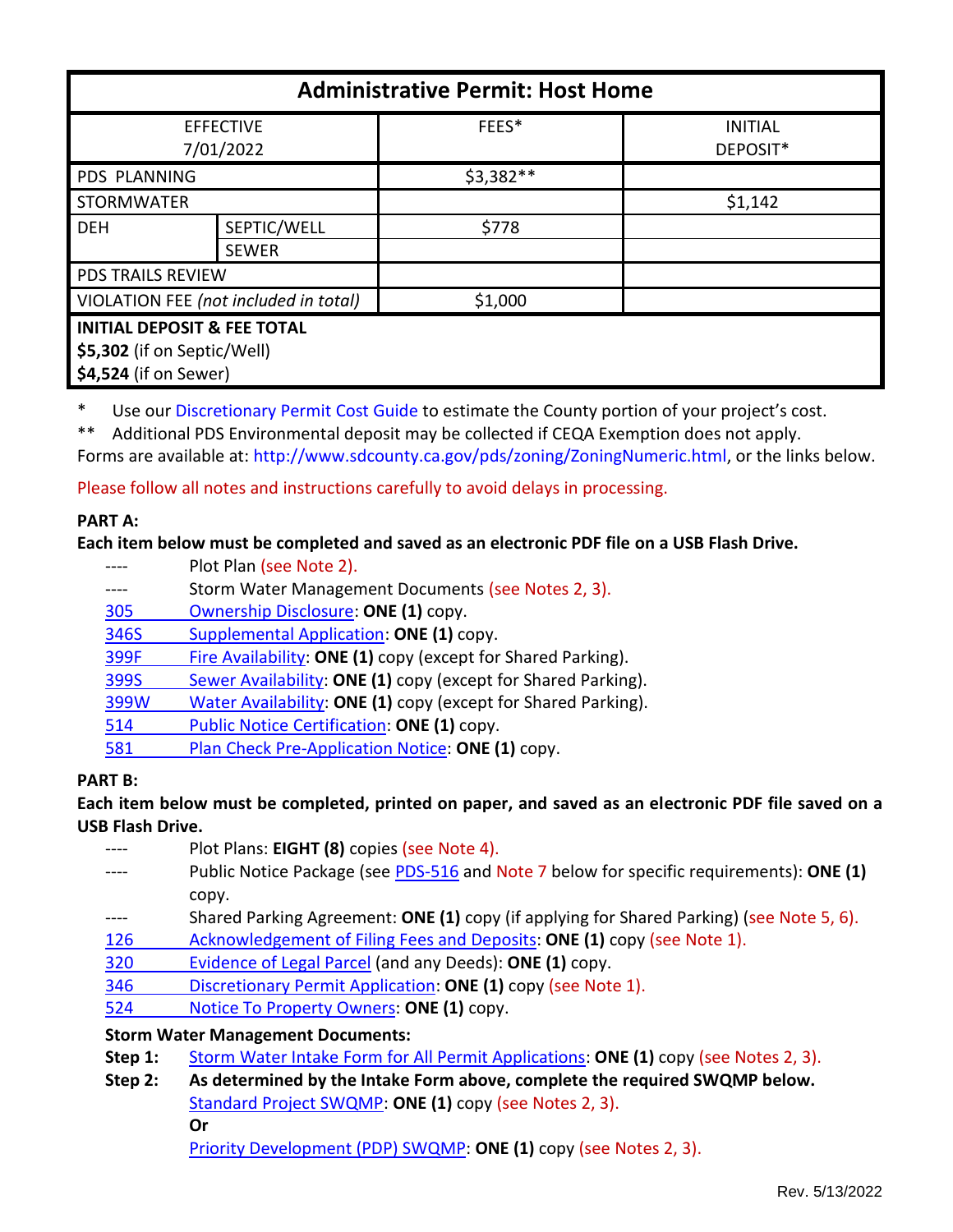# **PART C:**

**All items below are for your information. Please do not bring in these items.**

- 090 [Minimum Plot Plan Information](http://www.sdcounty.ca.gov/pds/docs/pds090.pdf)
- 209 [Defense and Indemnification Agreement FAQs](https://www.sandiegocounty.gov/content/dam/sdc/pds/zoning/formfields/PDS-PLN-209.pdf)
- [515 Public Notice Procedure](https://www.sandiegocounty.gov/content/dam/sdc/pds/zoning/formfields/PDS-PLN-515.pdf)
- [516 Public Notice Applica](https://www.sandiegocounty.gov/content/dam/sdc/pds/zoning/formfields/PDS-PLN-516.pdf)nt's Guide
- [906 Signature Requirements](https://www.sandiegocounty.gov/content/dam/sdc/pds/zoning/formfields/PDS-PLN-906.pdf)
	- [Policy G-3: Determination](http://www.sdcounty.ca.gov/pds/zoning/formfields/POLICY-G-3.pdf) of Legal Parcel

## **NOTES:**

### 1. **IMPORTANT:**

A Registered Property Owner **MUST SUBMIT** a **Signed Letter of Authorization** for an Agent if;

An Authorized Agent signs the PDS-346 form and is not the registered owner of the parcel.

- Or, the parcel is owned by two or more registered owners.
- Or, not all of the registered owners are signing the PDS-346 form.
- Or, the Authorized Agent is not the Financially Responsible Party.
- Or, the parcel is owned by a Corporation.

### **ADDITIONALLY:**

Financially Responsible Party **MUST SIGN** form PDS-126.

Financially Responsible Party **INFORMATION MUST MATCH EXACTLY** on form PDS-126 Authorized Agent **may sign** form PDS-346 **ONLY IF ATTACHED** to a **Signed Letter of Authorization.**

- 2. Save each complete Study, Report, Plot Plan, Map, etc., as an electronic PDF file onto ONE (1) USB Flash Drive. Provide only ONE (1) USB Flash Drive. Submit only the requested files. Files CANNOT have any security restrictions or passwords. Please name each PDF file on the USB Flash Drive based on the "Title or Type" of document being submitted (examples: Plot Plan, Resource Protection Study, Grading Plan). Please note: the USB Flash Drive will not be returned.
- 3. The Storm Water Intake Form determines whether a project requires a Standard SWQMP or Priority Development Project (PDP) SWQMP. These forms and documents must be submitted on paper and as PDF files on the USB Flash Drive and have all required signatures.
- 4. Plot plans, elevation drawings, floor plans, etc. (must be at least 11" x 17") are to be stapled together in sets and folded to 8½" x 11" with the lower right-hand corner exposed.
- 5. The Shared Parking Agreement must be signed by the applicant and all other property owner(s) providing offstreet parking spaces that are subject to the Shared Parking Agreement.
- 6. The Director of Planning & Development Services may require submittal of a Parking Study, prepared by a qualified traffic or parking consultant, to assist in determining the appropriate shared parking reduction.
- 7. Notice of the application shall be given to all property owners within 500' (feet) from the applicant's property and a minimum of 20 different owners. For example, if 20 different property owners cannot be found within a 500' radius, the notice area shall be expanded until 20 property owners are available for notification. See table on the next page for more details.